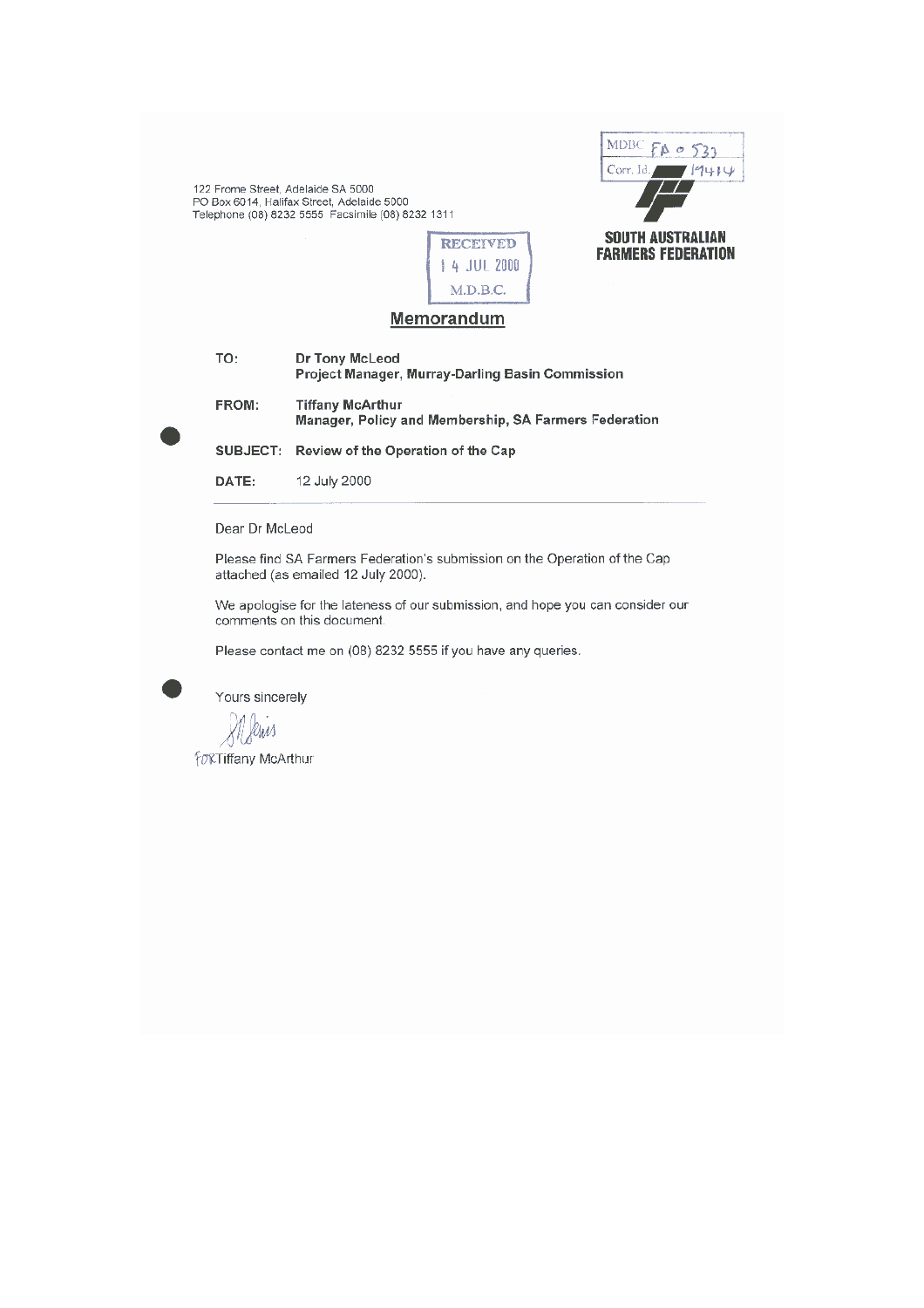

# SUBMISSION TO THE MURRAY - DARLING BASIN COMMISSION

# *On the* REVIEW OF THE OPERATION OF THE CAP

PREPARED BY THE

# SOUTH AUSTRALIAN FARMERS FEDERATION

*Assisting South Australian farmers achieve sustainable profitability by providing representation, leadership and services to members, and foster a unified voice to promote farming interests.*

July 2000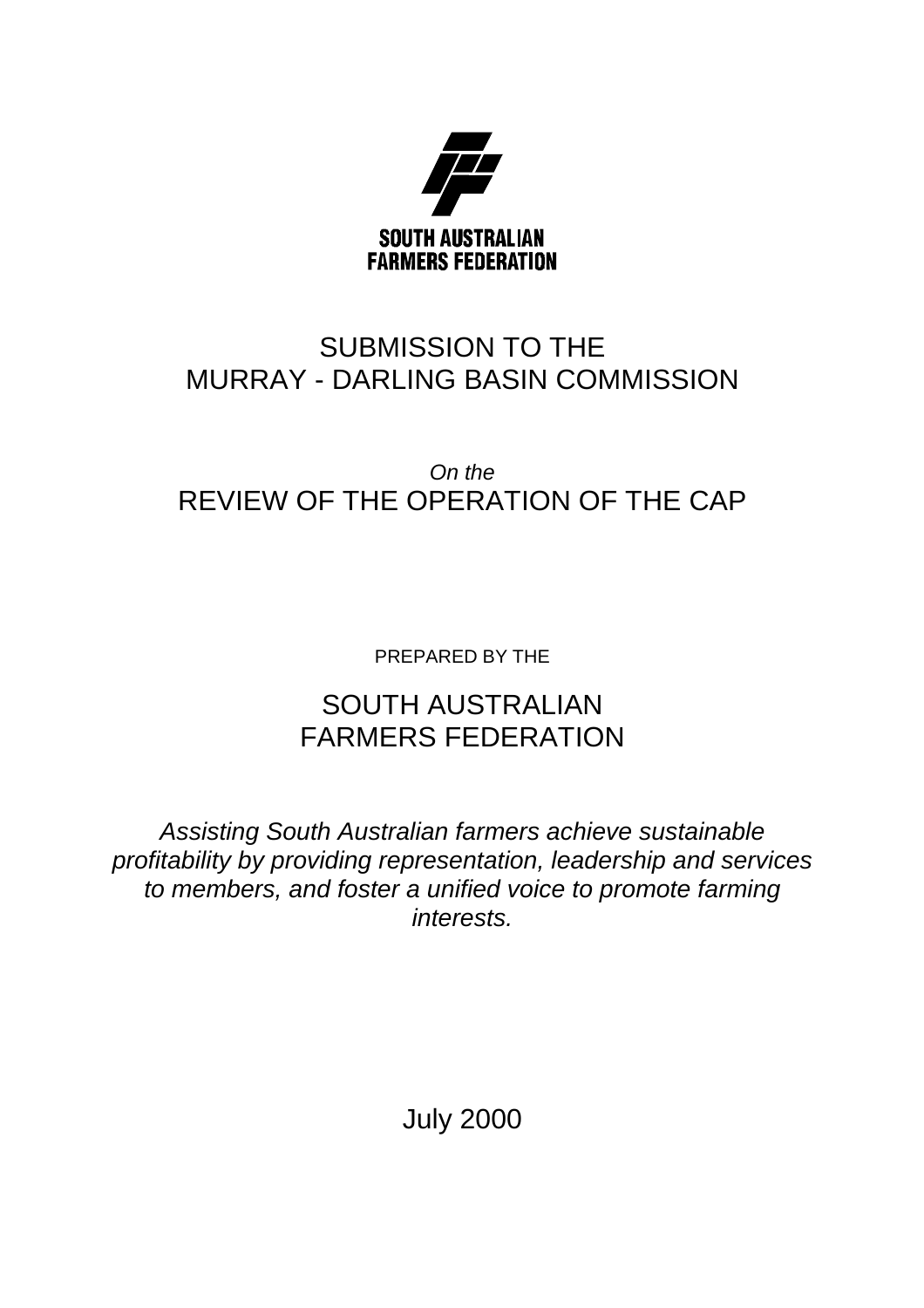# **THE SOUTH AUSTRALIAN FARMERS FEDERATION**

*The South Australian Farmers Federation is the State's principal farmer organisation, with a proud history of representation and support for farmers dating back more than one hundred years.*

*The organisation represents over 5000 members involved in grains, horticulture, wine grapes, meat, wool, dairying, and intensive industries.*

*We have a dedicated team of people who work in partnership with government departments, statutory authorities, politicians, business, the media and, most importantly, our members to assist in the development of the rural sector.*

*The team consists of specialists with extensive knowledge in areas as diverse as natural resource management, community services, commerce, industrial relations, education and training, finance, farm profitability, debt mediation and trade.*

*The Federation developed a strategic plan to ensure we remain relevant to our members and to secure our position as "the authoritative voice of a united farming industry."*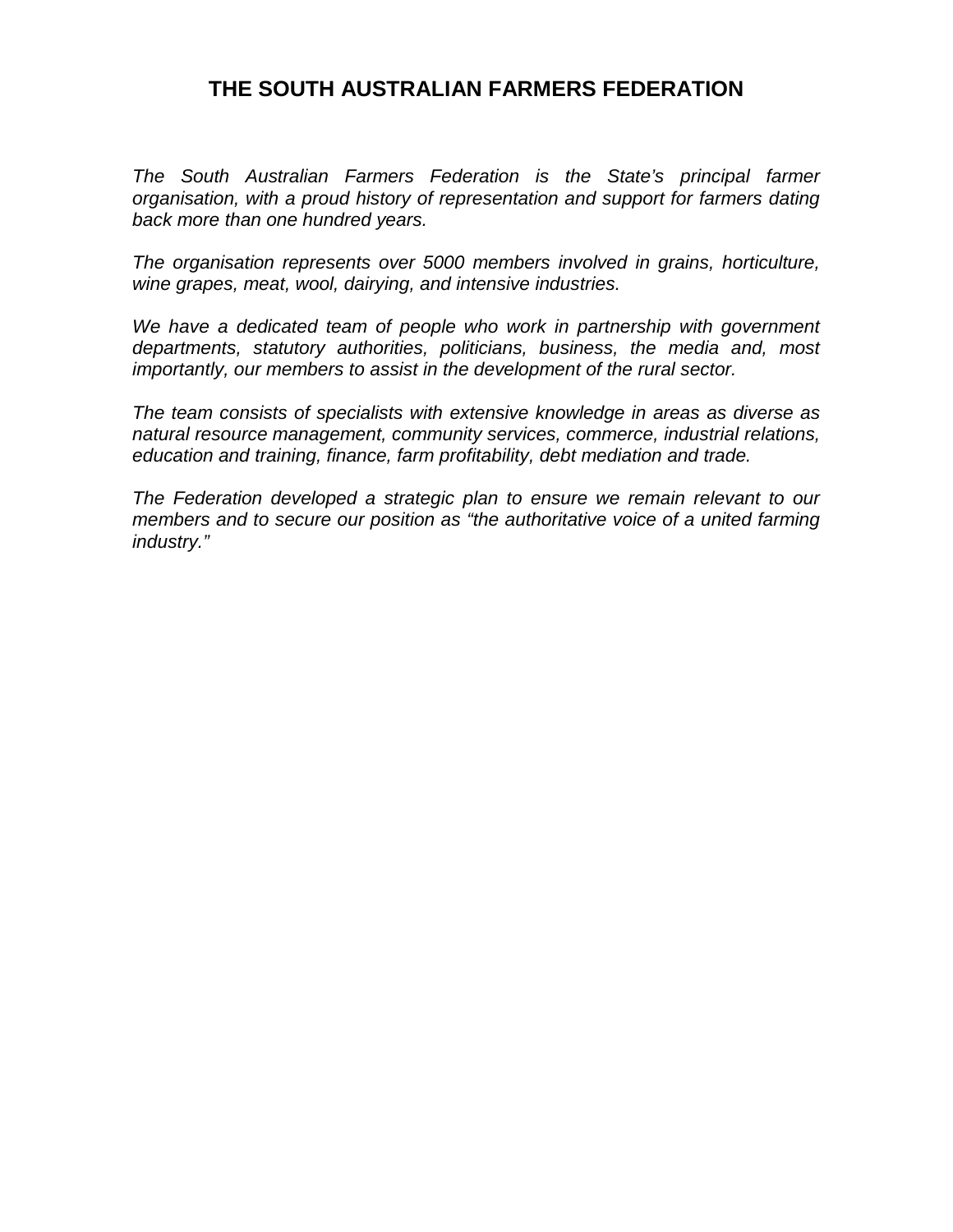### **REVIEW OF THE OPERATION OF THE CAP**

#### **INTRODUCTION**

The South Australian Farmers Federation (the Federation) welcomes the opportunity to make a submission on the Cap Project Board's report, *Review of the Operation of the Cap*.

The long-term sustainability of the Murray Darling Basin is very important for the livelihoods of many of our farmer members, as well as the State of South Australia. In this sense we are committed to retaining the Cap and its current operation for economic, social and environment reasons.

We strongly support the draft report prepared by the Project Board to the Ministerial Council, and commend the Board on its efforts in producing a high quality report.

We support the continuation of the operation of the Cap, particularly in relation to equity and compliance provisions. Diversions should be included in the Cap and be kept to a minimum to ensure continuing flows downstream.

We were very disappointed with the actions of New South Wales in breaching the Cap. This is not only disappointing for equity and sustainability reasons, but for the cooperative spirit of the workings of the Ministerial Council. Those States or Territories who breach the Cap need to understand and acknowledge the significance of such actions, particularly for those communities downstream, and be strongly deterred from continuing to do so in the future.

Whilst we appreciate the difficulties associated with striking the correct balance in the Murray-Darling Basin, it is essential that all States and Territories recognise that these difficulties can be overcome and should not be a barrier to stop further policy development.

### **ECOLOGICAL SUSTAINABILITY OF RIVERS**

We support the findings of the Report that without the Cap, there would have been an increased risk of environmental degradation, impacting on the long term sustainability of the system.

We also acknowledge the Report's view that there is no certainty that the Cap on diversions at its current levels is at sustainable levels.

# **ECONOMIC AND SOCIAL IMPACTS**

It is important from a farming perspective for there to be a fair and equitable balance between security of water supply for irrigators and other users (including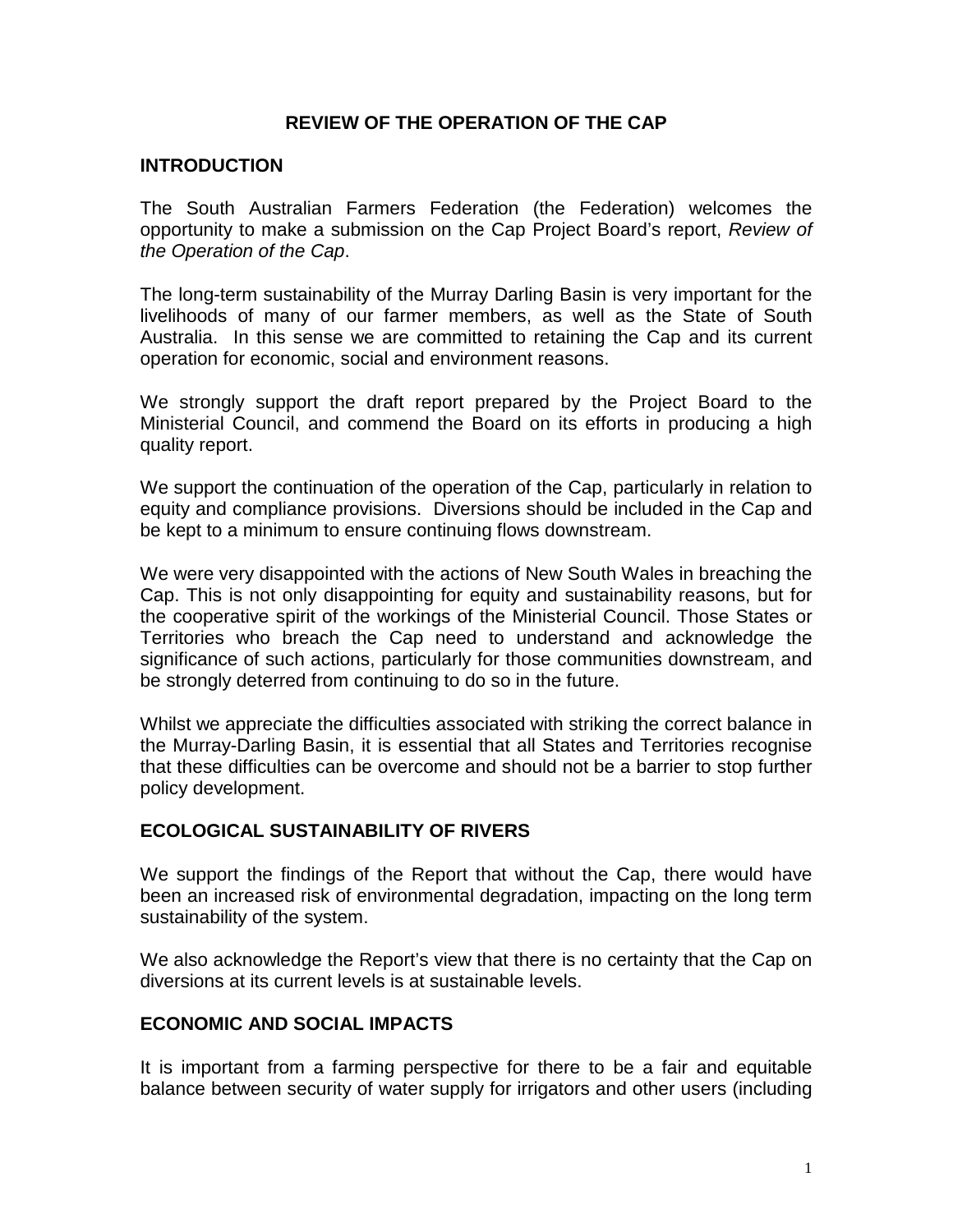developers) and the sustainability for long term use and benefit (including the environment). We believe the Cap has to date carried out this function well, and in particular has addressed the issue of dozer and sleeper licences in an appropriate manner.

The Federation supports the principles of water trading and believe that the market will determine how water is used (i.e. to its highest value).

Whilst the Cap may have alleviated some tensions between irrigator groups and urban and rural Australians, we accept that such tensions will continue as the community becomes more educated about water resource issues.

# **EQUITY**

Equity between States and Territories is an issue of significance to South Australia as an "end user" of the Murray River.

We rely on the Cap to maintain flow regimes and protect water quality and the environment.

We also strongly support that water management processes be transparent and auditable. Our reasons for supporting this principle is two-fold.

*Firstly*, water users must be responsible in their land management practices. We do not support the concept of "sleeper" and "dozer" licences in the Basin and believe the Council (as opposed to the jurisdiction concerned) needs to show leadership and authority to ensure the sustainability of the Basin.

*Secondly*, the Basin must be closely monitored for sustainability reasons for current and future generations.

In relation to the pre-existing equity issues (outlined in the Report) remaining unresolved, we support these issues being resolved as soon as possible. Such resolution should be based on scientific evidence, and be in close consultation with other interested stakeholders (governments, industry etc).

As for the newly identified equity issues, these should be dealt with as a matter of priority (as suggested in the Report) with particular urgency being placed on diversions of water in New South Wales and Queensland.

### **IMPLEMENTATION AND COMPLIANCE**

We agree with the concerns outlined in the Report that Schedule F to the *Murray-Darling Basin Agreement* is at significant risk in terms of being undermined and that it will be structured in such a way as not to promote sensible water management.